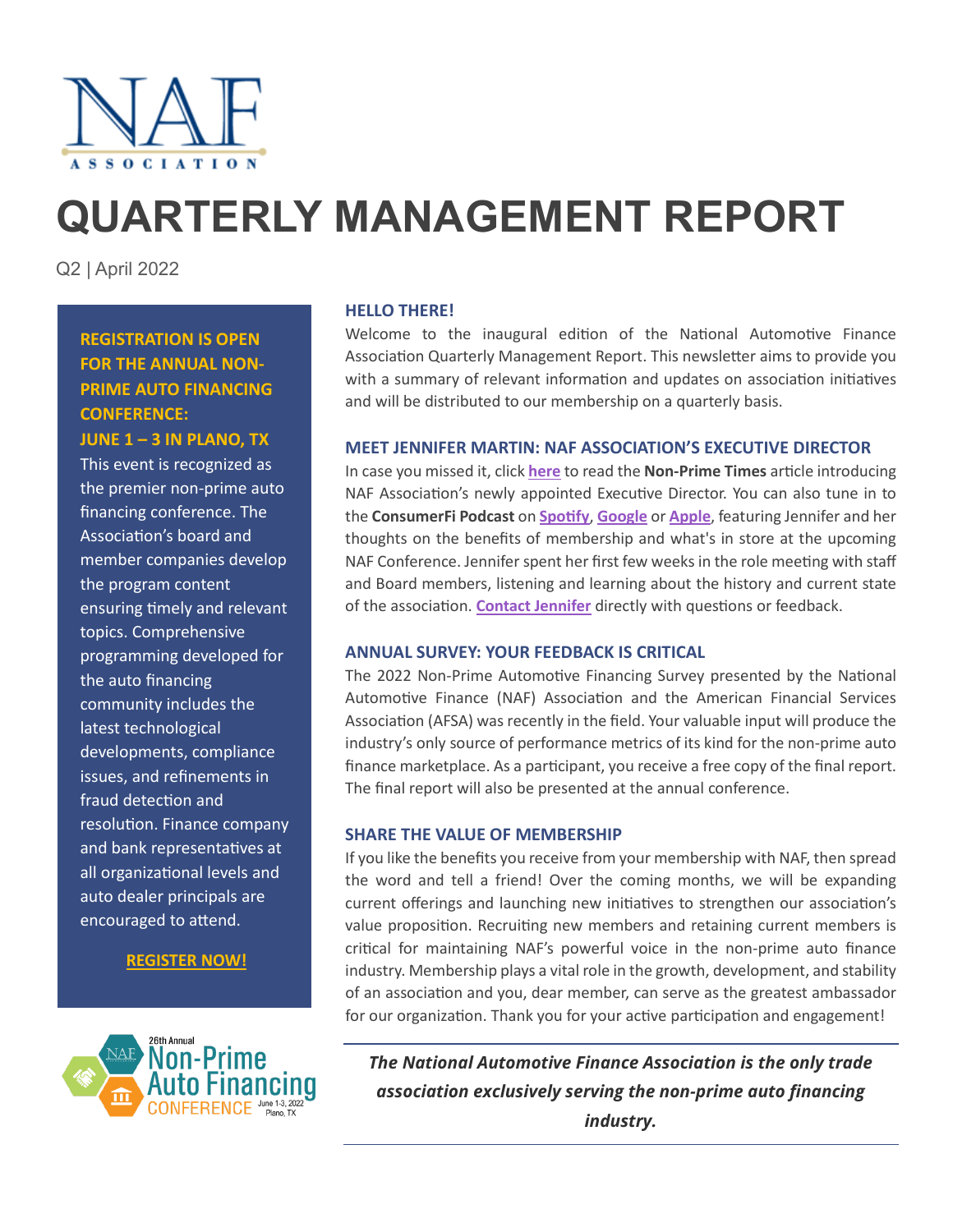

# **QUARTERLY MANAGEMENT REPORT**

Q2 | April 2022

#### **COMPLIANCE EDUCATION**

The NAF Association provides educational programs for finance company compliance management staff, stake holders involved in compliance and for those finance company employees that function in line capaci�es that deal directly with the public. The educational programs offer indepth coverage of the laws and regulations that directly affect auto financing. Periodic testing to confirm understanding of material is part of each program and must be successfully completed before proceeding to graduation.

# **[VIEW OUR PROGRAMS!](https://www.nafassociation.com/)**



#### **THE NAF COMPLIANCE NETWORK**

**NEW** for 2022, an entirely self-paced format of our highly regarded *[4-Module](https://www.nafassociation.com/consumer-credit-compliance-certification-program/#top)  [Compliance Certification program.](https://www.nafassociation.com/consumer-credit-compliance-certification-program/#top)* In the past, students would have to wait for a scheduled Module 4 to complete the program, sometimes waiting several months. Well, wait no more! Those enrolling in the program can complete it as quickly as they choose to. We've designed this program to provide a solid working knowledge of the federal laws and regulations governing consumer credit for the compliance professional. *[Compliance](https://www.nafassociation.com/qcr.php)  [Roundtable Program Relaunched!](https://www.nafassociation.com/qcr.php)* - This program is **exclusive to our compliance certified grads** offering a peer-to-peer opportunity to collaborate to solve problems together and  $-$  with access to a groupsponsored List Serve — remain in contact between meetings. The next meeting will be an in-person meeting in Plano, Texas, on June 3rd.

#### *Certificate programs for Front Line Staff – NAF Members Only*

The **[Collector](https://www.nafassociation.com/naf-compliance-collector-program/)** and **[Underwriter](https://www.nafassociation.com/underwriter-phase-1-2/)** programs continue to be the most popular of the five certificates offered. Each of these offers two levels of training. Level 1 initiates the staff into the laws governing their position, and level 2 provides a refresher of the laws and new case studies to test their knowledge. A key component of a Compliance Management System is having staff who are trained. Is your staff fully trained?

# **GROWTH… AND GOLF!**

This is an exciting and busy time of year for the association. We have had 14 new companies join since the start of 2022 and have iden�fied several other companies as strong prospects. It's also conference planning season which means we are in full swing developing the conference program, securing sponsors and exhibitors, and ensuring we deliver a thoughtful but fun event. We aim to provide our member companies with a venue where they can network and have plenty of opportunity to learn and share their knowledge with other industry professionals. Also, our golf event is back! We tee off the morning of June  $1<sup>st</sup>$ . Whether you are a scratch golfer or just learning, this is a great time to get some time outside and hit the lynx. For more information on conference registration and the golf event **[click here!](https://web.cvent.com/event/4317f962-26f3-45b5-8cfa-e092f5449340/summary)** See you in Plano.

# *Welcome to our newest members!*

*ACT Finance - Automotive Consulting Team, Brock & Scott PLLC, Car Spot Financial Services, Franklin Service Inc., Insperity, NAFCO Inc., Neo, Palinode, Park National Bank, RepoSystems, Seidberg Law Offices, P.C., Solifi, TCS Motors, Inc DBA: Toyota of Greenwich, & TruDecision*